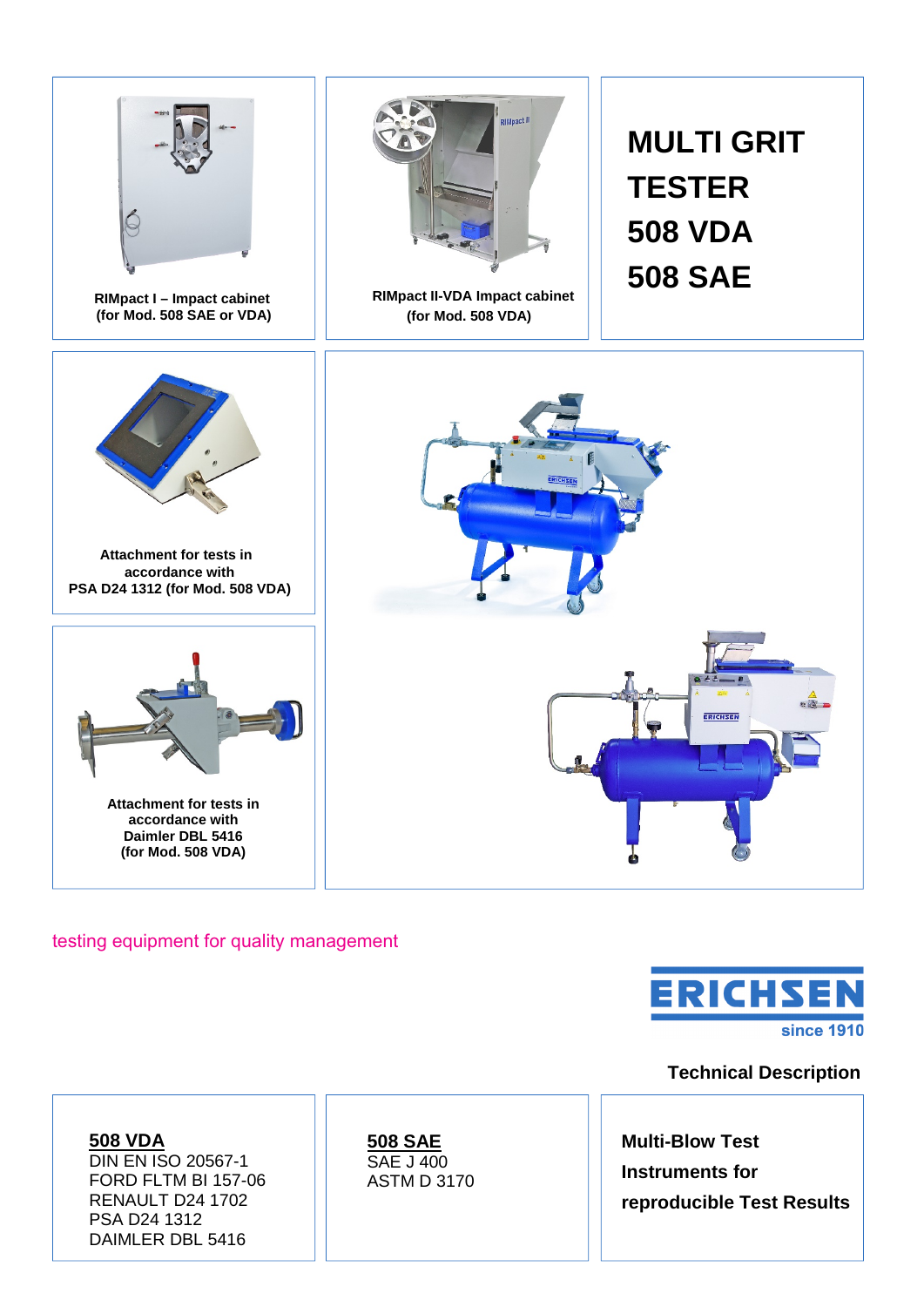# **VDA Stone Hammer Blow Test Instrument, MULTI GRIT TESTER 508 VDA**



### **Purpose and Application**

The **MULTI GRIT TESTER 508 VDA** is a stone hammer blow testing instrument that at first was developed in co-operation with the "Verband der Automobilindustrie (VDA)" (Association of the Automotive Industry) but now also meets the specifications of national and international standards. The **MULTI GRIT TESTER 508 VDA** is used to assess the ability of single and multiple layers of paints and similar coating materials to stand up to the impacts caused by small bodies of low mass hitting the specimen at high speed as experienced on road and rail vehicles and other equipment used in the transport field.

#### **Principle of the Test**

A defined number of impact bodies of specified shape, material and surface quality is made to impinge for a given period of time and with a defined energy at a determinate angle (54° in accordance with DIN/ISO) of impact onto the specimen.

## **Design and Mode of Operation**

The **MULTI GRIT TESTER 508 VDA** is a multi-blow test instrument of high precision, and its special feature is the good repeatability and comparability of the test results obtained. The specimen is subjected to impacts by sharp-edged steel shot accelerated by compressed air. An air accumulator in the system eliminates effects of momentary pressure variations in the external compressed air supply. The shot is entered automatically using an adjustable vibratory feed.

The clear arranged menu navigation via the touch panel has password-protected levels, which protect against unauthorized access (such as program changes).

To facilitate working with the **MULTI GRIT TESTER 508 VDA** the instrument is available - upon request with a pneumatic specimen applying device.

#### **Accessories (option)**

Attachment for tests in accordance with PSA D24 1312, for vertical impact angle at 90°.



Attachment for tests in accordance with Daimler DBL 5416, for vertical impact angle at 90°, with infinitely adjustable shoot distance.



Impact cabinet **RIMpact II VDA** for stone impact simulation testing at rims/wheels up to 26" dia. x 335 mm width (**under consideration of 54° impact angle** 

**prescibed by VDA, in connection with the correct shoot distance**). The variable holding device allows an upright positioning as well as to tilt the sample's position.



In the Impact Cabinet **RIMpact I VDA,** the wheel rim to be tested is turnably fixed, so **each single spoke** can be tested differently by choice with varying

combinations of shot gravel, shoot cycles, shot gravel quantities, shoot periods and shoot pressures **(under an impact angle of 90°)**.

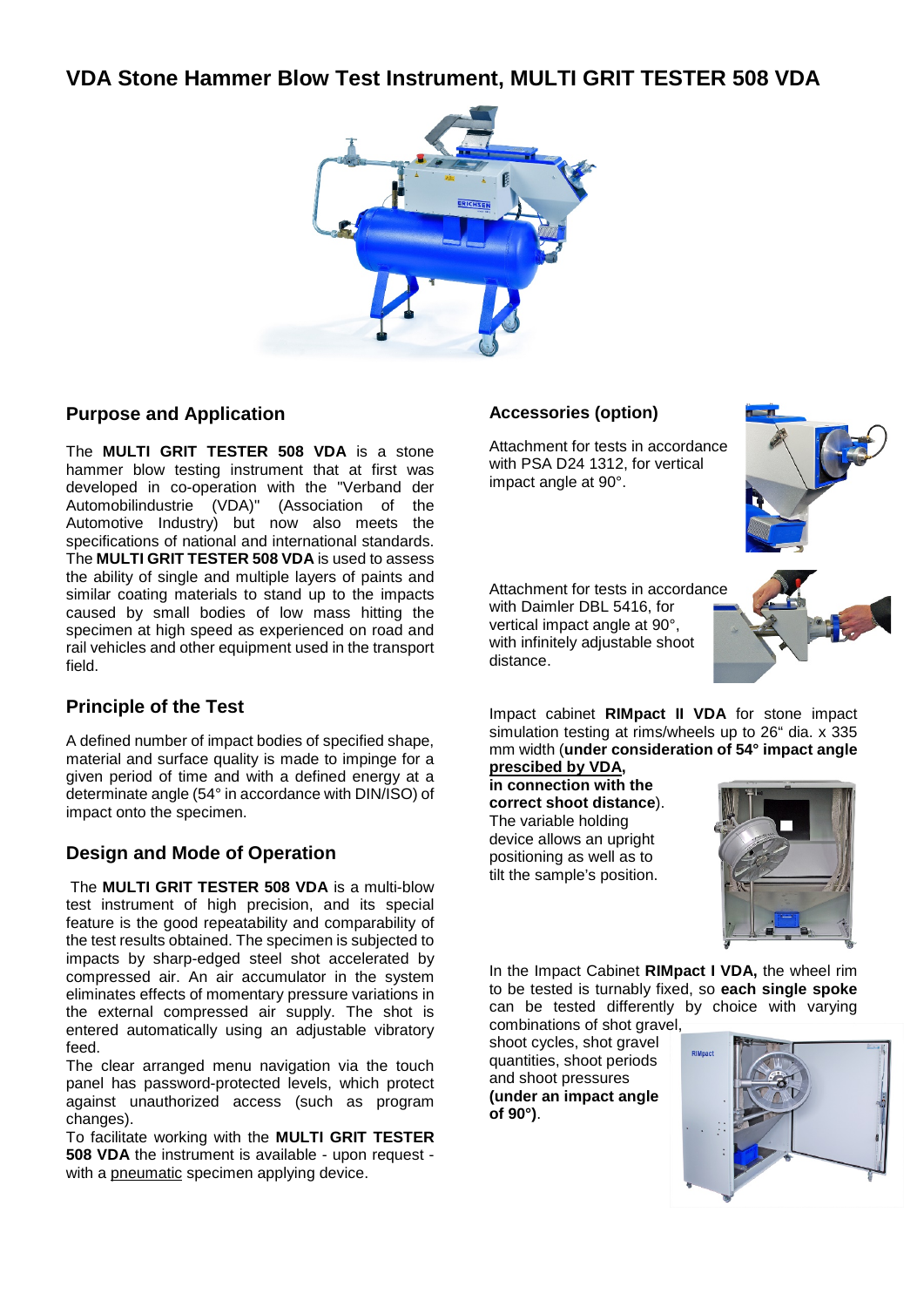# **SAE Stone Hammer Blow Test Instrument, MULTI GRIT TESTER 508 SAE**



#### **Purpose and Application**

The new **MULTI GRIT TESTER 508 SAE** is a stone hammer blow testing instrument equipped with an adjustable impact angle, contrary to the execution of VDA.

### **Principle of the Test**

A defined number of impact bodies of specified properties is made to impinge for a given period of time and with a defined energy at a determinate angle of impact onto the specimen.

## **Design and Mode of Operation**

The **MULTI GRIT TESTER 508 SAE** features, like the VDA version, a good repeatability and reproducibility of the test results. The bombardment of the test panels is carried out with determinate grit (according to ASTM D 3170) which is accelerated by compressed air. Dependent of the specifications of further standards (mostly of car manufacturers) other shot materials can be used, too.

The shot is entered automatically using an adjustable vibratory feed.

On a multifunctional display the working pressure, the duration of the test, the setting of the vibratory feed and the number of tests conducted (total / temporary) can be read off alternatively.

An air accumulator in the system eliminates effects of momentary pressure variations in the external compressed air supply.

The specimen fixing device of the **MULTI GRIT TESTER 508 SAE** is provided with an adjustable impact angle.

The adjusting unit for the impact angle allows to adjust the orientation of the test panel relative to the direction of impact in the range from 30° to 90° in steps of 15°.

Contrary to the VDA version, the test panel in the **MULTI GRIT TESTER 508 SAE** is located completely within the testing room during the whole bombardment procedure.

Due to numerous technical differences between both versions (conditional on the standards), a test in accordance with VDA using the SAE version, is not intended and thus technically excluded.

#### **Accessories (option)**

Impact Cabinet **RIMpact I SAE**



Enables the user to test complete rims respectively in principle also several other specimen, which up to now – due to their big sizes – would have to be previously segmented by cutting them.

The wheel rim to be tested is turnably fixed, so **each**  single spoke can be tested differently by choice with varying combinations of shot gravel, shoot cycles, shot gravel quantities, shoot periods and shoot pressures (under an impact angle of 90°).

So, the user is free to use it in accordance to the current standards' stipulations he has to follow as well as for individually tailored tests.